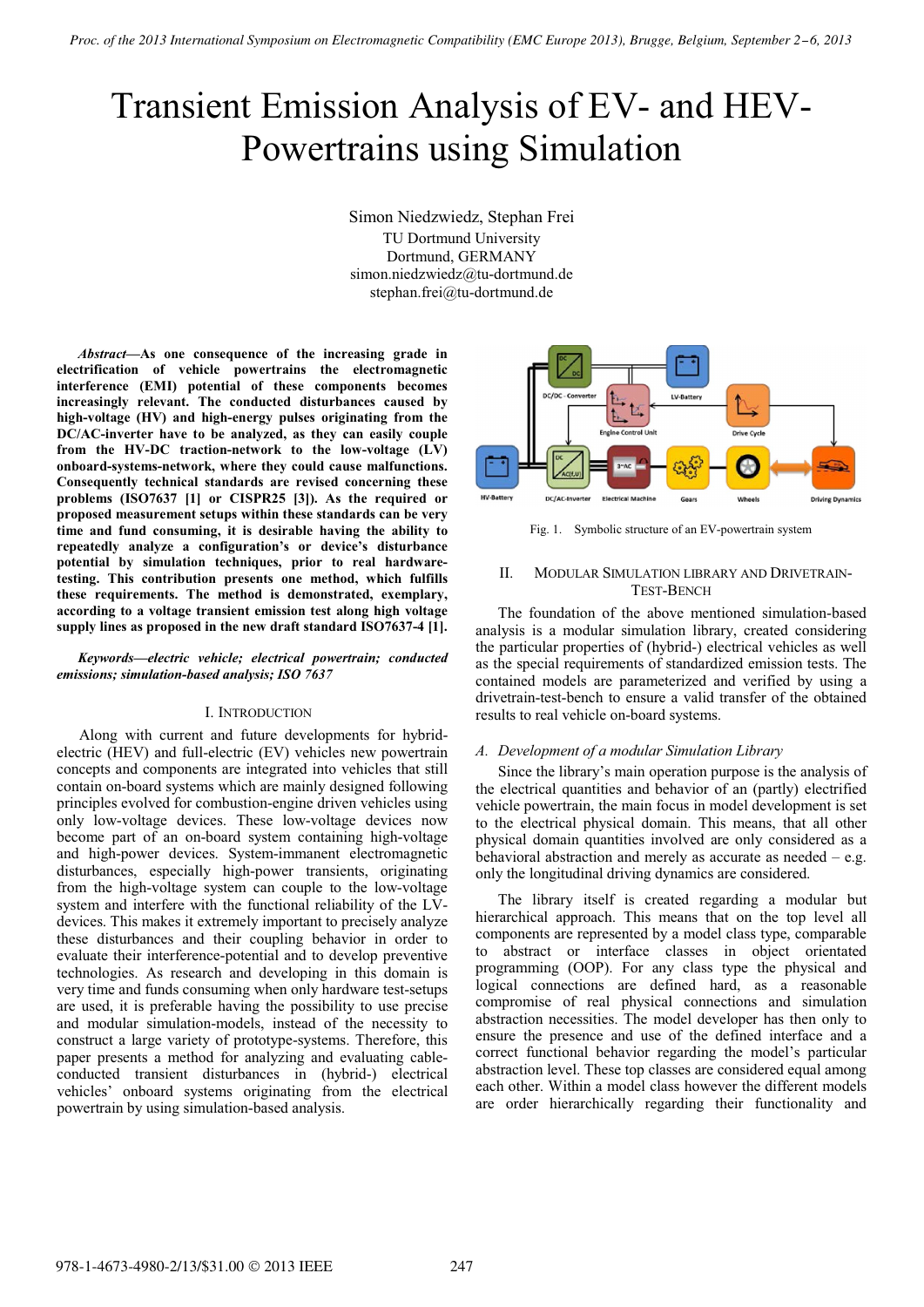abstraction levels. Thereby models of the same hierarchic level have to be fully compatible and exchangeable against each other. E.g. if a DC/AC-inverter on abstraction level-*X* has been modeled as structural model, on the one hand, and as behavioral model, on the other hand, an exchange of the two models within the context of a drivetrain simulation model should be possible without any other necessary changes to the rest of the system.

A modular simulation model library following this approach is currently developed. Additionally to the vehicle components, also the measurement equipment needed for standardized tests is modeled, as far as necessary. But as this contribution focuses on the analysis of conducted disturbances, this general description of the simulation library is considered to be sufficient.

# *B. Model Verification and Parameterization Process using a Drivetrain-Test-Bench*

To ensure each model's correct functionality within the simulation library, each model has to be verified and parameterized in a two-step process. At first the component model is considered individually. Therefore the input- and output-behavior and its functional characteristics are measured in a laboratory test setup. The result of this primary step is a quite accurate default configuration or parameter-set. Especially simulation models created regarding more to their physical-structure instead of a behavior-abstraction benefit most from this first step.

Subsequent, the single component is integrated into a drivetrain-test-bench (Fig. 2) as device under test (DUT), the same way it will be used during the co-analysis. The drivetraintest-bench sufficiently represents an electrical vehicle powertrain-system. It consists of a modular electrical drivetrain (electrical machine, inverter, electrical energy source, traction control unit), an electrical machine emulating the dynamic drive-load and a PC for control, measurement and computational purposes. So the drivetrain test-bench can be seen as an advanced version of a dynamometer.



Fig. 2. Drivetrain test bench

One major advance over a classical dynamometer is the possibility to directly integrate the low-voltage onboard-system into the test-bench setup. This is especially useful when the coupling influences between all three voltage domains (HV-DC, LV-DC, HV-AC) should be investigated within a fully controllable and configurable environment. One particular configuration of this test-bench has been defined as reference configuration, which should be used to analyze and compare

distinct variations of one type of component or to perform the model verification process.

In this reference setup the DUT can be evaluated once again and  $-$  if possible  $-$  the same measurements as in the primary step are executed. Hence the component's behavior regarding to different operating points can be qualified or complete characteristic curves can be recorded. These results are then used to further optimize the model parameters and to verify the simulation models in an almost realistic operative environment. Obviously simulation models which are mainly based on the system behavior benefit most from this secondary step.

Depending on the type of component under test  $-$  e.g. DC/DC-converter, DC/AC-inverter – it is possible to create the same operating points in both verification procedure steps. Both results together can then be used to derive the influence of the drivetrain-system to the single component's behavior, which is comparable to the creation/interpolation of a transfer function. This transfer function can then be used as a correctional factor when analyzing a component in a laboratory test-setup, to validly transfer obtained results to the components performance within the complete drivetrain system.

# III. TRANSIENT EMISSION TEST OF HEV-POWERTRAIN

As mentioned before the analysis methods presented in this contribution focus on conduction-coupled electrical disturbances, especially those caused by transient emissions. In an proposal for a new standard (ISO 7637-4 [1]) several tests are defined for qualifying emissions and device's immunities. So this use case will be our demonstration basis for the comparison of simulation-based vs. real-hardware analysis.

# *A. Analysis Setup*

In general the emission-tests discussed currently might rely on a test setup as shown in Fig. 3. It consists of a HV-power source (battery or power supply) and an optional HV-battery load on the left side. Attached to the energy source is a standard two-phase line impedance stabilization network (HV-LISN), which is terminated with 50 Ohms at its measurement output against the reference potential.



Fig. 3. Possible transient emission analysis test-setup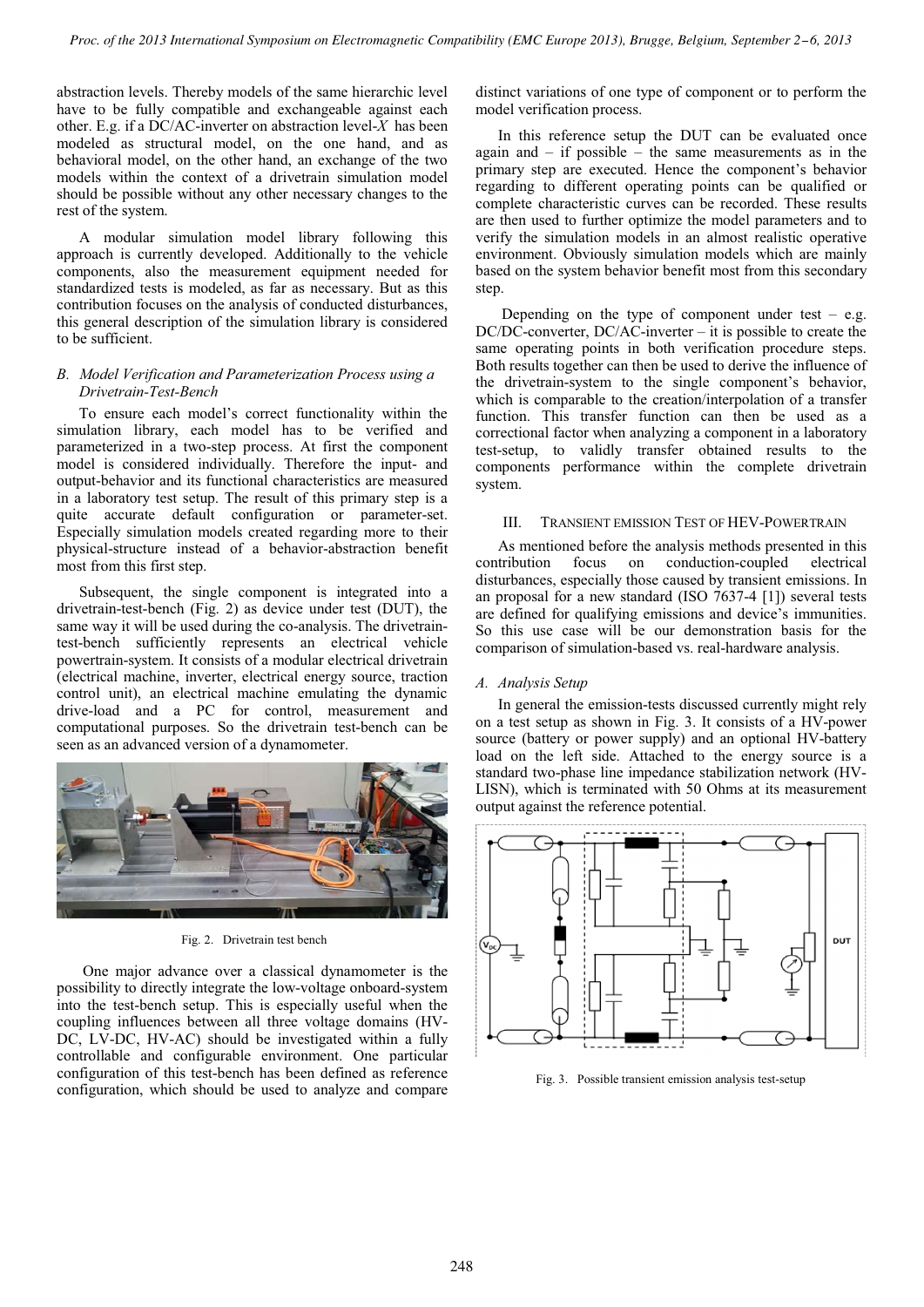To the right of the LISN two HV-supply lines establish a connection between the DUT-component and the test-setup. The entire test- setup is placed on a metal ground plane to ensure a uniformly distributed reference potential.

## *B. Hardware and Drivetrain-Test-Bench Setup*

In the emission test hardware-setup presented a laboratory power supply is used as HV-energy source instead of a battery, in order to provide a reliably constant voltage supply and invariant operational conditions. The used HV-supply cables and traction cables are compliant to [ISO 6722] and [LV 216].

As DUT and origin of the transient emissions/disturbances an INFINEON HybridPACK2 (Fig. 4) is used as DC/ACinverter. This inverter was especially created for the use in (hybrid-) electrical vehicles. It can be supplied with DCvoltages up to 650 V and provides powers up to 80 kW generated with a switching frequency of up to 20 kHz [10],[11]. The IGBT-module has be cooled actively with a water cooling system to ensure proper heat dissipation and required operational conditions.



Fig. 4. INFINEON HybridPACK2 with enclosure and measurement equipment

In order to generate stable load conditions at the AC-side of the test-setup two different hardware configurations are used. The first load configuration is a basic electrical machine replica (EMR) for EMC-investigations; the second is an 18 kW permanent-magnet synchronous machine (PMSM) (Fig. 5). As metal ground plane, as required by the ISO-standard, the countertop mounting for the electrical machines can be used, as it consists of a polished steel plate.



Fig. 5. Test configuration 1

The most relevant hardware parameters of the test setup are given in TABLE I.

TABLE I. RELEVANT TEST-BENCH PARAMETERS FOR TEST-SETUPS

| DC-supply voltage              | $V_{\rm DCL}$ = 50 V;                                                        |
|--------------------------------|------------------------------------------------------------------------------|
|                                | $V_{DC2} = 300 V$ ;                                                          |
| HV-supply cables               | Length(DC) = $1,5$ m;                                                        |
|                                | Length $(AC)$ = 2,5 m;                                                       |
|                                | Cable-conductor: 35 mm <sup>2</sup>                                          |
| Intermediate capacitor values  | $C_{\text{inc}}$ = 500 $\mu$ F; R <sub>ESR</sub> = 1 m $\Omega$              |
| <b>DC/AC-inverter</b> settings | $m_1 = 0.10$ ; $f_1 = 50$ Hz;                                                |
|                                | $m_2 = 0.50$ ; $f_2 = 50$ Hz;                                                |
|                                | $f_{SVPVM} = 20.0$ kHz                                                       |
| <b>IGBT-drivers</b>            | $V_{\text{Gate off}} = -8.0 \text{ V}; V_{\text{Gate on}} = 15.0 \text{ V};$ |
| <b>EMR-inductances</b>         | $L_s = 90$ mH; $R_{sDC} = 0.4 \Omega$                                        |

#### *C. Simulation models and Parameterization*

The above presented test-bench setup is reproduced with simulation models of different complexity within the modular simulation library. The simulation models used in this paper are created and computed using MATLAB Simulink/Simscape; but models were also created in VHDL-AMS and Modelica for alternative use or model verification reasons. As the focus is set on the transient emissions generated by the DC/AC-inverter the simulation models of this device and the used EMC-electrical machine replica are shortly presented.

#### *1) DC/AC-Frequency Inverter Model*

When modeling the DC/AC-inverter the work is concentrated on the power-electronic (Fig. 6) and its essential components – IGBTs, diodes and intermediate circuit capacitor. Precise modeling of the logic-board is impossible due to its complexity, so only the signal generating algorithms (triangular sine-PWM, space vector modulation PWM) have been reproduced. An accurate modeling of the driver-board is considered negligible at this stage, though a general driver model was created in order to achieve a more realistic switching behavior of the IGBTs. This generalized driver model will be extended at future stages in order to investigate the direct HV-LV-coupling path along the drivers' sensecircuits.



Fig. 6. Model of DC/AC-inverter power-electronic

The intermediate circuit capacitor  $(C<sub>imc</sub>)$  model follows a commonly used equivalent circuit for high-frequency analysis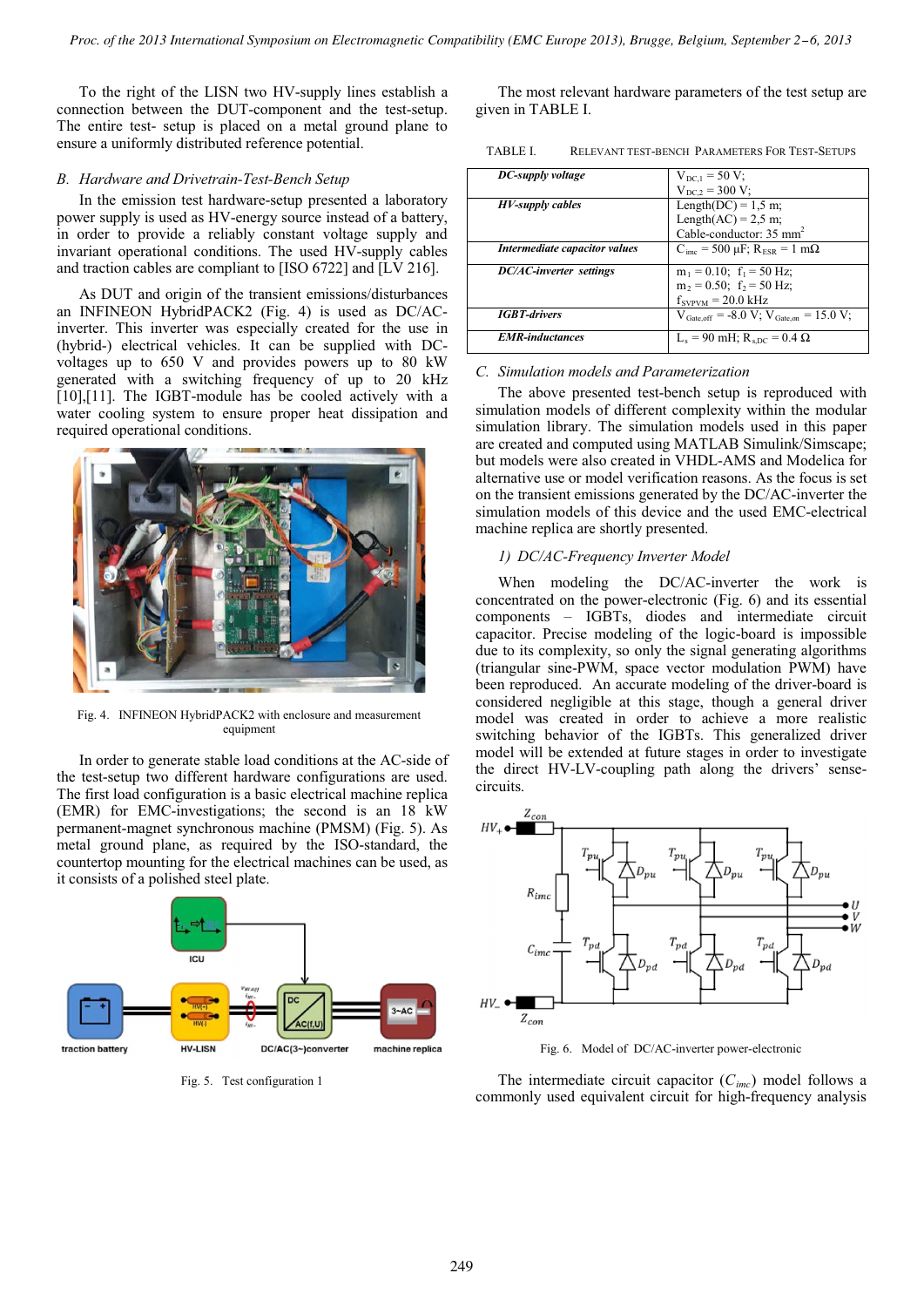purposes. The behavior of the antiparallel freewheeling diodes (*Dpd/pu*) is reconstructed using an equivalent circuit as shown in Fig. 7. Diode *D\** is assumed to be ideal and modeled according to the Shockley-equation. But for numerical stability reasons maximum and minimum exponents for the exponential functions are defined, from which on the diode's behavior is linearized. The parallel capacitor-resistor branch works as a simplified model, which combines the diode's capacitive behavior and the reverse-recovery effect. The resistor size is calculated from the given reverse-recovery time  $\tau_{RR}$  and junction capacitance *CJ*.

$$
R_{CL} = C_J \cdot \tau_{RR} \tag{1}
$$



Fig. 7. Diode model

Modeling of the transistors is done with two variants according to the equivalent circuits shown in Fig. 8 and Fig. 9.



The central element of both models is an ideal transistor switch  $(T_{SW}^*$  according to the Shichman-Hodges model [7] for MOSFETs, which behaves as a voltage-driven current source. For performance reasons different models of each transistor exist with different abstraction-levels and precision. The level-0 model of the transistors solely contains the ideal transistor switch, while for level-1 the parasitic capacitances  $C_{GE}$ ,  $C_{GC}$ and for level-2 also the pin-impedances  $Z_{RL,i}$  are added to the model. For performance reasons the parasitic capacitances are represented by static ideal capacitances, though one has to be aware that these capacitances are in fact variable relating to the applied voltages – with  $V_{CE}$  dominating. The IGBT-model (Fig. 9) contains an additional idealized bipolar junction transistor  $(T_{PNP}^*$ ). Due to model-complexity and numerical

stability issues it is more useful to use the MOSFET-model (Fig. 8) instead of the more complex and more critical IGBTmodel. With a correct parameter-set the behavior of the MOSFET model provides a sufficient representation of an equivalent IGBT's behavior. But beyond that the solver stability is increased by smaller derivatives and the antiparallel diode could be neglected, due to the intrinsic "body-diodebehavior" of the MOSFET-switch  $(T_{SW}^*)$ .

At the DC-side of the power-electronic the connectorimpedances  $Z_{con}$  are integrated into the model. Thus achieves a more realistic behavior of the energy flow among the capacitor-bridge-combination by limiting the current flowing from an (ideal) DC-power supply into the intermediate circuit capacitor. Additionally it helps to stabilize the transient simulation-solver by limiting gradient and magnitude of the quantities' derivative values.

## *2) EMC-Electrical Machine Replica Model*

The model of the applied electrical machine replica (Fig. 10) follows the idea of an equivalent circuit of an asynchronous machine. The three stator inductances  $L_{s,i}$  and stator resistances  $R_{s,i}$  are – in this case – connected as star-circuit. Parallel to each stator inductance  $L_{s,i}$  a load resistor  $R_{rLoad,i}$  is connected, whose resistance is approximated as a function (2) of the idle operating point resistance  $R_{r0}$  and rotor slip *s*.



Fig. 10. Model of electrical machine replica

Thus it is possible to create different load operating points in order to vary the energy level of the transient emissions and the total drivetrain-system.

$$
R_{rLoad, i}(s) = R_{r0} / (1 - s) \approx U_0 / I_0 \cdot (1 - s_0) / (1 - s)
$$
 (2)

Only stator side capacitive effects  $(C_{s,i})$  are taken into account. Those between rotor windings are not taken into account, just as the transformer coupling behavior between stator and rotor is neglected. This is, on one hand, to limit the complexity of the replica model, and, on the other hand, to stick closer to the EMR-equipment used in the drivetrain testbench.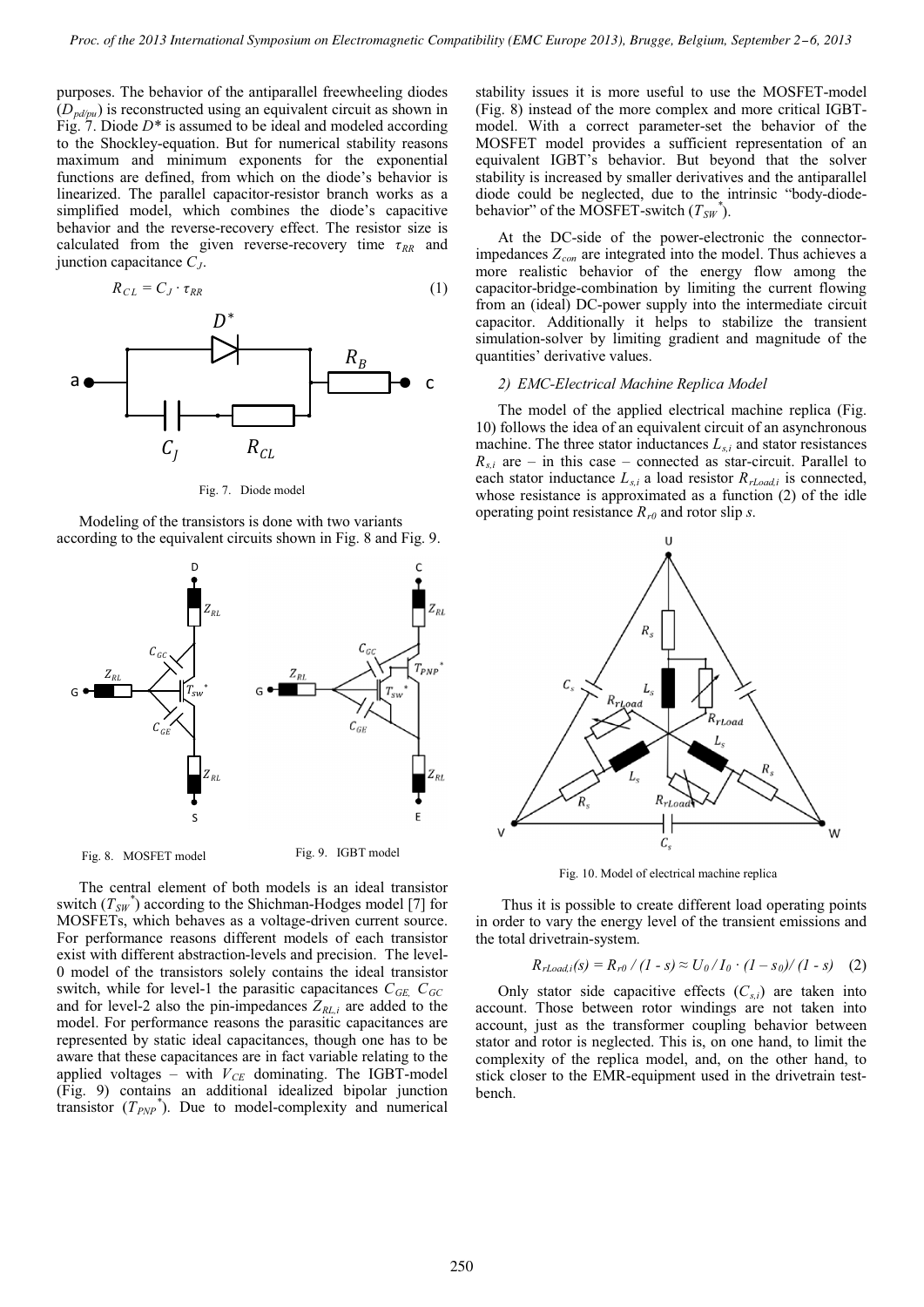# IV. PULSE-DISTURBANCE ANALYSIS IN EV-DRIVETRAINS

To demonstrate the functionality and validity of the presented methodical procedure results of measurement-based and a simulation-based analysis are compared. A transient emission test along HV-supply lines compliant to ISO7637-4 draft [1](Fig. 3) is used as exemplary test-setup. The results of the hardware-based analysis presented here have been measured using a test bench-setup with an electrical machine replica (Fig. 5) and the configuration-1 parameter set as shown in TABLE I. Voltage measurements have been accomplished for all three differential AC-voltages and on the HV-DC-side close to the DC/AC-inverter – as proposed in draft version of ISO7637-4. Line currents have been measured with an inductive current probe.

#### *A. Transistor and power-electronics model verification*

The transistor models and the power-electronics model are the central components of the transient-analysis measurement and simulation. Therefore it is most important to achieve a good accordance between the measured and simulated switching behavior of the power-electronics. In Fig. 11 a single pulse on AC-phase U is shown in comparison of measurement and simulation. The pulse is shown as clipping of the total PWM-switching period of  $T_{PWM} = 50\mu s$ , only during its onstate. The small ratio of the switching period  $T_{PWM}$  and the pulse active-state time of about  $T_{\text{Pulse,act}} = 2.45 \ \mu s$  is a consequence of the low voltage-modulation factor  $m_1 = 0.1$ .



Fig. 11. Comparison of measured and simulated single pulse on AC-phase *U*

The general voltage drop to the full  $V_{DC,1} = 50V$  is caused by the cables and internal impedances of the components used in the technical setup. In general a quite accurate reproduction of the measured pulse is achieved. Also the oscillating behavior at the switching-events is recreated quite correct. The voltagedip on the measured signal's roof is caused by voltage  $V_W$ becoming active at  $t = 21.70 \,\mu s$ . Notable are the voltage overor undershoot with a maximum of 23% with respect to the applied DC-voltage. Especially for higher DC-voltages of about *300 V* to 4*00 V* in combination with the short rise- and fall-time this could result in severe transient emissions on the AC-side

In Fig. 12 a comparison of the amplitude spectrum is shown for the frequency range of *150 kHz* to *30 MHz*. The resolution bandwidth is  $RBW = 9 kHz$  and the detector mode was set to Peak-detection.



Fig. 12. Spectral comparison of measured and simulated single pulse AC-phase *U* (peak-detection mode)

Up to a frequency of *15 MHz* a quite accurate match of the amplitude spectrum is achieved for the simulated powerelectronic behavior.

#### V. CONCLUSION

The approach presented in this contribution offers an effective possibility to analyze conducted disturbances, especially from transient events, in (hybrid-) electrical vehicle systems. The general functionality and validity of the approach have been proven; even if at this early stage some limitations apply. Future work will concentrate on enhanced model accuracy and the creation of variable load-conditions in order to investigate the failure, acceleration and braking behavior of the drivetrain-system. Since simulation models are created and parameterized not just under isolated laboratory conditions, but with direct use of a complete electrical drivetrain-test-bench, the validity-range of the developed models should be large.

With the transistor and power-electronics models showing a quite sufficient representation of the real devices, it is now possible to perform simulation-based analysis of transient emission tests in order to get reference points for a certain testsetup prior to time- and fund-consuming hardware tests.

#### ACKNOWLEDGMENT

The work in this paper was partly funded by the European Union (EFRE), the Ministry for Economic Affairs, Energy and Industry of North Rhine-Westphalia and the Ministry for Climate Protection, Environment, Agriculture, Conservation and Consumer Affairs of North Rhine-Westphalia as part of the TIE-IN project with reference number 64.65.69-EM-1022A. The authors would like to thank our partners for prolific discussions in this project.

#### VI. REFERENCES

- [1] Draft version of new part for technical standard ISO 7637 "RoadVehicle – Electrical disturbance by conduction and coupling", Part 4: Electrical transient conduction along shielded high voltage supply lines, September 2012.
- [2] International Standard IEC61000-4-4 "Electromagnetic compatibility (EMC)", Part 4: Testing and measurement techniques–Section 4: Electrical fast transient/burst immunity test, 2012.